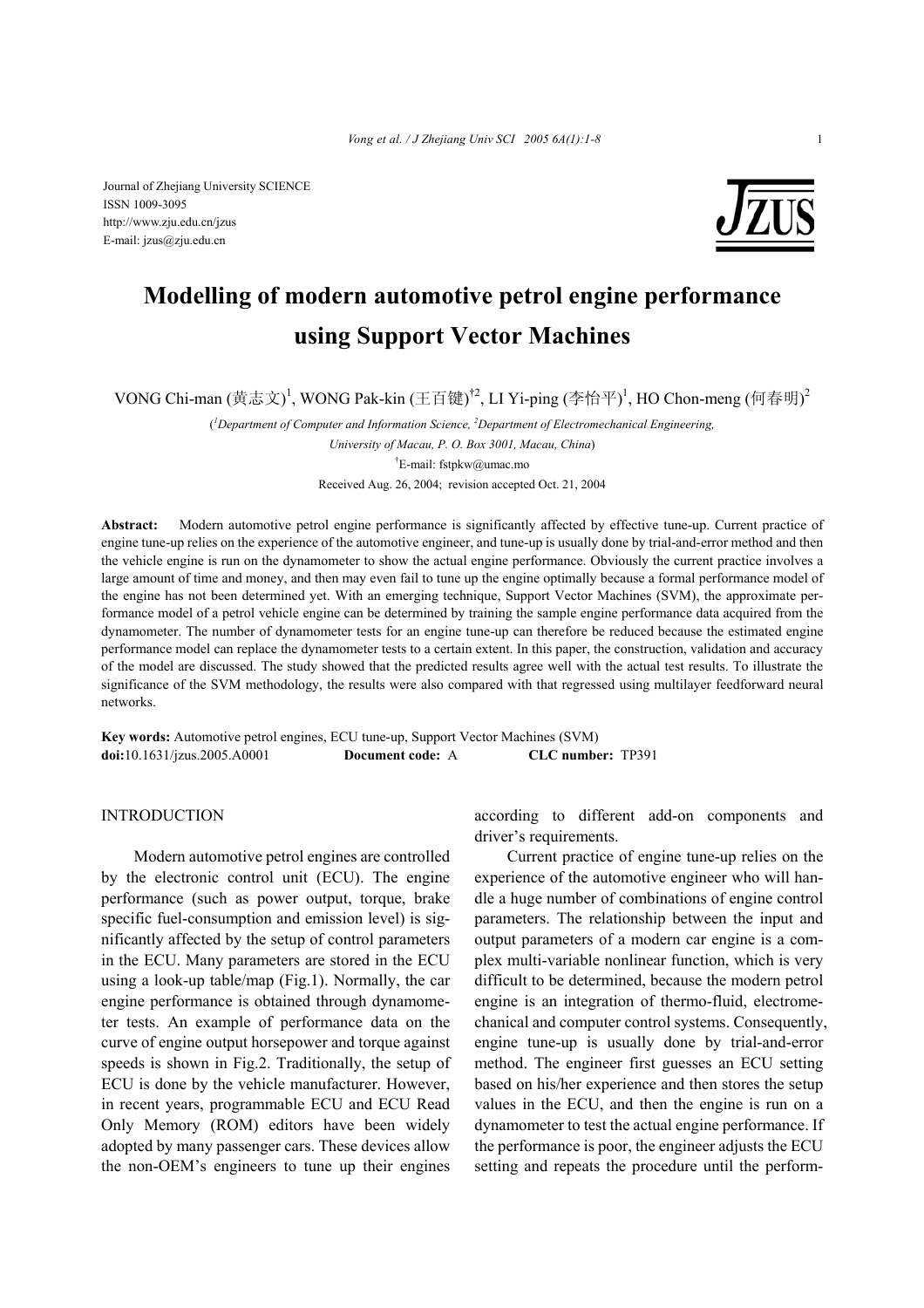ance is satisfactory. That is why vehicle manufacturers normally spend many months to tune up an ECU optimally for a new car model. Moreover, the performance function is engine dependent as well. Every engine must undergo similar tune-up procedure.

| $96881388$ / General<br>ECIL<br>$\angle$ Advanced Tuning - Default Map<br>Connect U4.20                                 |                                                            |                                                      |                                                      |                                                      |                                                                  |                                                                        |                                                           |                                                      |                                                      |
|-------------------------------------------------------------------------------------------------------------------------|------------------------------------------------------------|------------------------------------------------------|------------------------------------------------------|------------------------------------------------------|------------------------------------------------------------------|------------------------------------------------------------------------|-----------------------------------------------------------|------------------------------------------------------|------------------------------------------------------|
| H                                                                                                                       | <b>RPH</b><br>Effeu<br>Load<br>Lanbda                      |                                                      | 5588<br>100.0<br>102.0<br>0.88                       | TP<br><b>MAP</b><br>Aux U<br>Bat U                   | $100.0 \times$<br>180.0                                          | 102.0 kPa<br>14.4 U                                                    | Eng Temp<br>Air Temp<br>Diag Errors                       |                                                      | °C.<br>93<br>۰c<br>40<br>И                           |
| <b>FUEL</b>                                                                                                             | Pulse W                                                    | 8.5 mSec                                             |                                                      |                                                      | Duty Cycle 78 x                                                  |                                                                        | INJ Time                                                  |                                                      | $215$ deg                                            |
| <b>IGNITION</b>                                                                                                         | Advance                                                    | 43.0 BTDC                                            |                                                      | Due 11                                               |                                                                  | $2.9$ mSec                                                             | LA Ctrl                                                   | OFF                                                  |                                                      |
|                                                                                                                         |                                                            |                                                      |                                                      |                                                      |                                                                  |                                                                        |                                                           |                                                      |                                                      |
| <b>Fuel Main</b>                                                                                                        | < x of IJPU >                                              |                                                      |                                                      | Irin                                                 |                                                                  | $0.0 \times$                                                           | Lanbda Was                                                |                                                      | 0.90                                                 |
| $Eff \setminus RPM$                                                                                                     | 3000                                                       | 3500                                                 | 4888                                                 | 4500                                                 | 5999                                                             | 5500                                                                   | 6000                                                      | 6500                                                 | 2000                                                 |
| 100<br>90<br>80<br>70<br>60<br>50<br>40<br>Pt-Helm P2-Ding P5-Lee P6-F01 P9-Pune Pelly On-Od: Peter-Set Fee-Senega (Fed | 39.0<br>37.0<br>е<br>34.81<br>31.5<br>29.8<br>26.5<br>24.0 | 43.0<br>39.5<br>36.5<br>33.5<br>30.5<br>27.0<br>24.0 | 46.8<br>42.5<br>39.8<br>35.5<br>32.8<br>28.8<br>24.5 | 49.5<br>45.5<br>41.5<br>37.5<br>35.0<br>36.8<br>25.5 | 52.5<br>$44.8$ *<br>39.5<br>$35.51*$<br>31<br>- អា<br>$26.5$ $*$ | $* 55.5$<br>$48.5 \times 50.5$<br>46.5<br>41.8<br>41.0<br>32.0<br>35.5 | 56.5<br>51.5<br>47.8<br>49.5<br>38.5<br>п<br>32.8<br>27.0 | 56.5<br>51.5<br>46.5<br>41.5<br>37.0<br>32.8<br>27.0 | 55.0<br>50.5<br>45.5<br>41.0<br>36.8<br>31.8<br>26.5 |

**Fig.1 Example of fuel map in a typical ECU setup where the engine speed (RPM) is discretely divided** 



**Fig.2 An engine performance curve** 

By knowing the performance function/model, the automotive engineers can predict if a trial ECU setup is gain or loss. The car engine only requires going through a dynamometer test for verification after estimating a satisfactory parameter setup from the model. Hence the number of unnecessary dynamometer tests for the trail setup can be drastically reduced so as to save a large amount of time and money for testing.

Recent research papers (Brace, 1998; Traver *et al*., 1999; Su *et al*., 2002; Yan *et al*., 2003; Liu and Fei, 2004) described the use of neutral-networks for modelling the diesel engine emission performance based on experimental data. It is well known that a neural network (Bishop, 1995; Haykin, 1999; Suykens *et al*., 2002) is a universal estimator. It has, however, two main drawbacks (Smola *et al*., 1996; Schölkopf and Smola, 2002):

1. The architecture has to be determined a priori

or modified while training by heuristic method which results in a not necessarily optimal network structure;

2. Neural networks can easily be stuck by local minima. Various ways of preventing local minima, like early stopping, weight decay, etc., are employed. However, those methods greatly affect the generalization of the estimated model, i.e., the capacity of handling new input cases.

Traditional mathematical methods of nonlinear regression (Borowiak, 1989; Ryan, 1996; Seber and Wild, 2003) may be applied to construct the engine performance model. However, an engine setup involves too many parameters and data. Constructing the model in such a high dimensional and nonlinear data space is a very difficult task for traditional regression methods.

With an emerging technique, Support Vector Machines (SVM) (Cristianini and Shawe-Taylor, 2000; Suykens *et al*., 2002; Perez-Ruixo *et al*., 2002; Schölkopf and Smola, 2002), the issues of high dimensionality as well as the previous drawbacks from neural networks are overcome. Using SVM, the regressed engine performance model can be used for precision prediction so that the number of dynamometer tests can be significantly reduced. Moreover, a dynamometer is not always available, particular in the case of on-road fine tune-up. Research on the prediction of modern petrol engine output horsepower and torque subject to various parameter setups in the ECU is still quite rare, so the use of SVM for modelling of engine output horsepower and torque is the first attempt. In this paper, the term, engine performance, refers to the engine output horsepower and torque.

# SUPPORT VECTOR MACHINES

SVM is an emerging technique pioneered by Vapnik (Cristianini and Shawe-Taylor, 2000; Schölkopf and Smola, 2002). It is an interdisciplinary field of machine learning, optimization, statistical learning and generalization theory. Basically it can be used for pattern classification and nonlinear regression. SVM considers the application of SVM as a Quadratic Programming (QP) problem of the weights of various factors including regularization factor. Since a QP problem is a convex function, the solution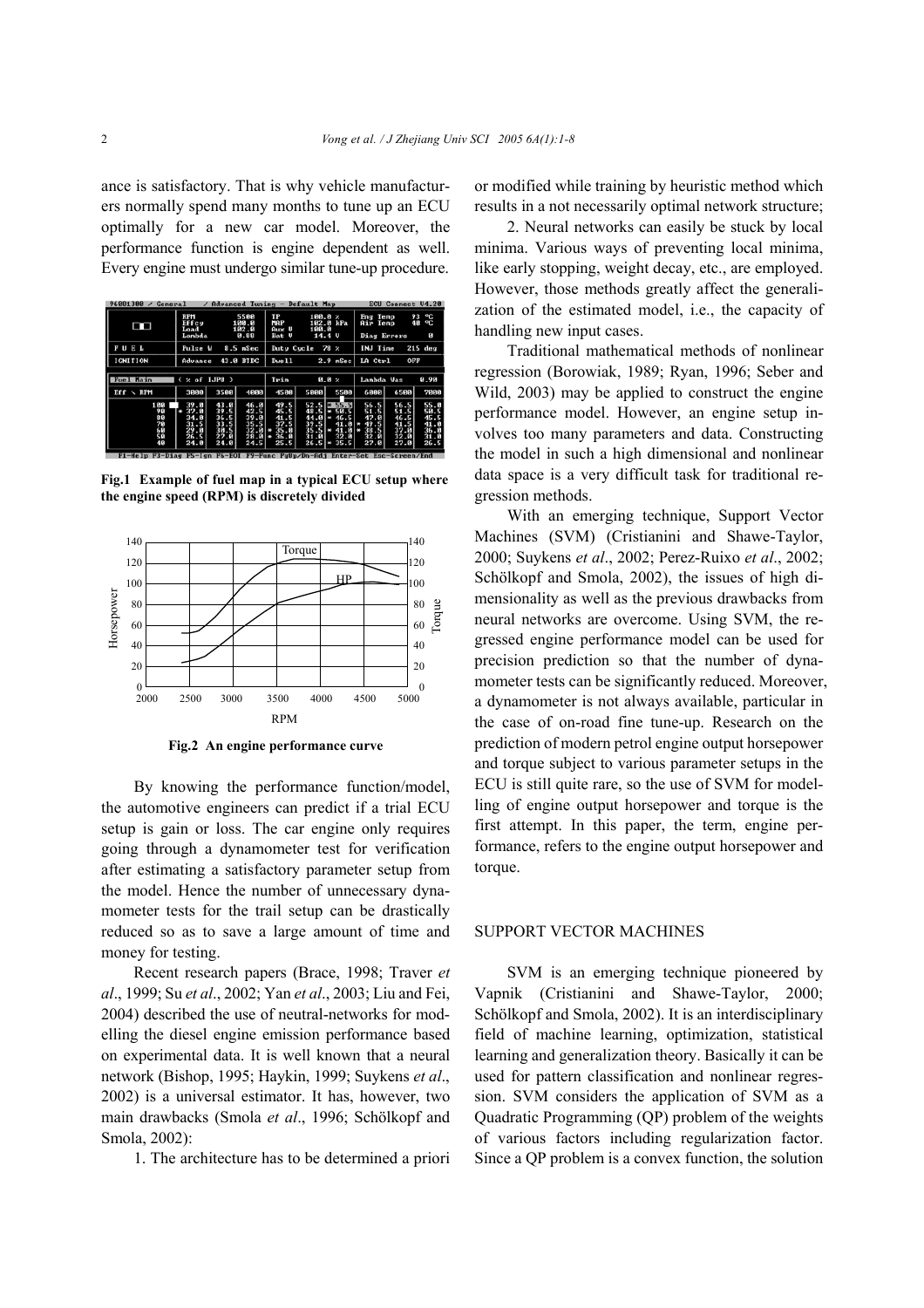of the QP problem is global (or even unique) instead of a local solution. The advantages of SVM (Smola *et al*., 1996) as opposed to neural networks are:

1. The architecture of the system need not be determined before training. Input data of any arbitrary dimension can be treated only linearly regarding the relation of cost to the number of input dimensions;

2. SVM treats regression as a QP problem of minimizing the data fitting error plus regularization, which produces a global (or even unique) solution having minimum fitting error, while high generalization of the estimated model can also be obtained.

## **SVM formulation for nonlinear regression**

Consider the regression on the dataset,  $D = \{ (x_1, x_2, \ldots, x_n) \}$  $y_1$ , ...,  $(x_N, y_N)$ , with *N* data points where  $x_i \in \mathbb{R}^n$ , *y*∈R. SVM formulation for nonlinear regression is expressed by the following equation (Gunn, 1998; Cristianini and Shawe-Taylor, 2000; Schölkopf and Smola, 2002; Suykens *et al*., 2002).

$$
\begin{aligned}\n\text{Min} \ \ W(\boldsymbol{\alpha}, \boldsymbol{\alpha}^*) &= \frac{1}{2} \sum_{i=1}^N \sum_{j=1}^N (\alpha_i - \alpha_i^*) (\alpha_j - \alpha_j^*) K(\boldsymbol{x}_i, \boldsymbol{x}_j) \\
&\quad + \varepsilon \sum_{i=1}^N (\alpha_i + \alpha_i^*) - \sum_{i=1}^N y_i (\alpha_i - \alpha_i^*) \\
\text{such that} \ \sum_{i=1}^N (\alpha_i - \alpha_i^*) &= 0\n\end{aligned}\n\tag{1}
$$

where,  $\alpha$  and  $\alpha^*$  are Lagrangian multipliers (Each multiplier is expressed as an *N-*dimension vector);  $\alpha_i, \alpha_j \in \boldsymbol{\alpha}, \ \alpha_i^*, \alpha_j^* \in \boldsymbol{\alpha}^*$ , for  $1 \le i, j \le N$  and  $\alpha_i, \alpha_j$ ,  $\alpha_i^*$ ,  $\alpha_j^* \in [0, c]$ ; *K*, kernel function; *ε*, user pre-defined regularization constant; *c*, user pre-defined positive real constant for capacity control.

From the viewpoint of our application, some parameters in Eq.(1) are specified as: *N*, total number of engine setups (data points);  $x_i$ , engine input control parameters in the *i*th sample data point, *i=*1,2,…,*N* (i.e. the *i*th engine setup);  $y_i$ , engine output torque in the *i*th sample data point.

 $\alpha_i$  and  $\alpha_i^*$  are known as support values corresponding to the *i*th data point, where *i*th data point means the *i*th engine setup and output torque. Besides, Radial Basis Function (RBF) with user pre-defined sample variance  $\sigma^2$  is chosen as the kernel function because it often yields good result for nonlinear regression (Suykens *et al*., 2002; Seeger, 2004). After solving Eq.(1) with a commercial optimization package, such as MATLAB and its optimization toolbox, two *N*-vectors  $\alpha$  and  $\alpha^*$  are obtained to be the solutions, resulting in the following target nonlinear model:

$$
M(x) = \sum_{i=1}^{N} (\alpha_i - \alpha_i^*) K(x, x_i) + b
$$
  
= 
$$
\sum_{i=1}^{N} (\alpha_i - \alpha_i^*) e^{-\frac{\|x - x_i\|^2}{\sigma^2}} + b
$$
 (2)

where,  $b$  is bias constant;  $x$ , new engine input setup with *n* parameters;  $\sigma^2$ , user-specified sample variance.

In order to obtain *b*, *m* training data points  $d_k =$  $\langle x_k, y_k \rangle \in D, k=1, 2, ..., m$ , are selected, such that their corresponding  $\alpha_k$  and  $\alpha_k^* \in (0, c)$ , i.e.,  $0 \leq \alpha_k$ ,  $\alpha_k^* \leq c$ . By substituting  $x_k$  into Eq.(2) and setting  $M(x_k)=y_k$ , a bias  $b_k$  can be obtained. Since there are *m* biases, the optimal bias value  $b^*$  is usually obtained by taking the average of  $b_k$  as shown in Eq.(3).

$$
b^* = \frac{1}{k} \sum_{k=1}^{m} b_k
$$
 (3)

APPLICATION OF SVM TO PETROL ENGINE MODELLING

In this application,  $M(x)$  in Eq.(2) is the performance function/model of an engine. The issues of use of SVM for this application domain are discussed in the following sub-sections.

#### **Schema**

The training dataset is expressed as  $D = \{ (x_i, y_i) \},\$ *i*=1 to *N*. Practically, there are many input control parameters which are also ECU and engine dependent. Moreover, the engine horsepower and torque curves are normally obtained at full-load condition. For demonstrating the SVM methodology, the following common adjustable engine parameters and environmental parameter are selected to be the input (i.e., engine setup) at engine full-load condition.

$$
x=
$$
<  $I_r$ ,  $O$ ,  $t_r$ ,  $f$ ,  $J_r$ ,  $d$ ,  $a$ ,  $p$  and  $y= $T_r>$$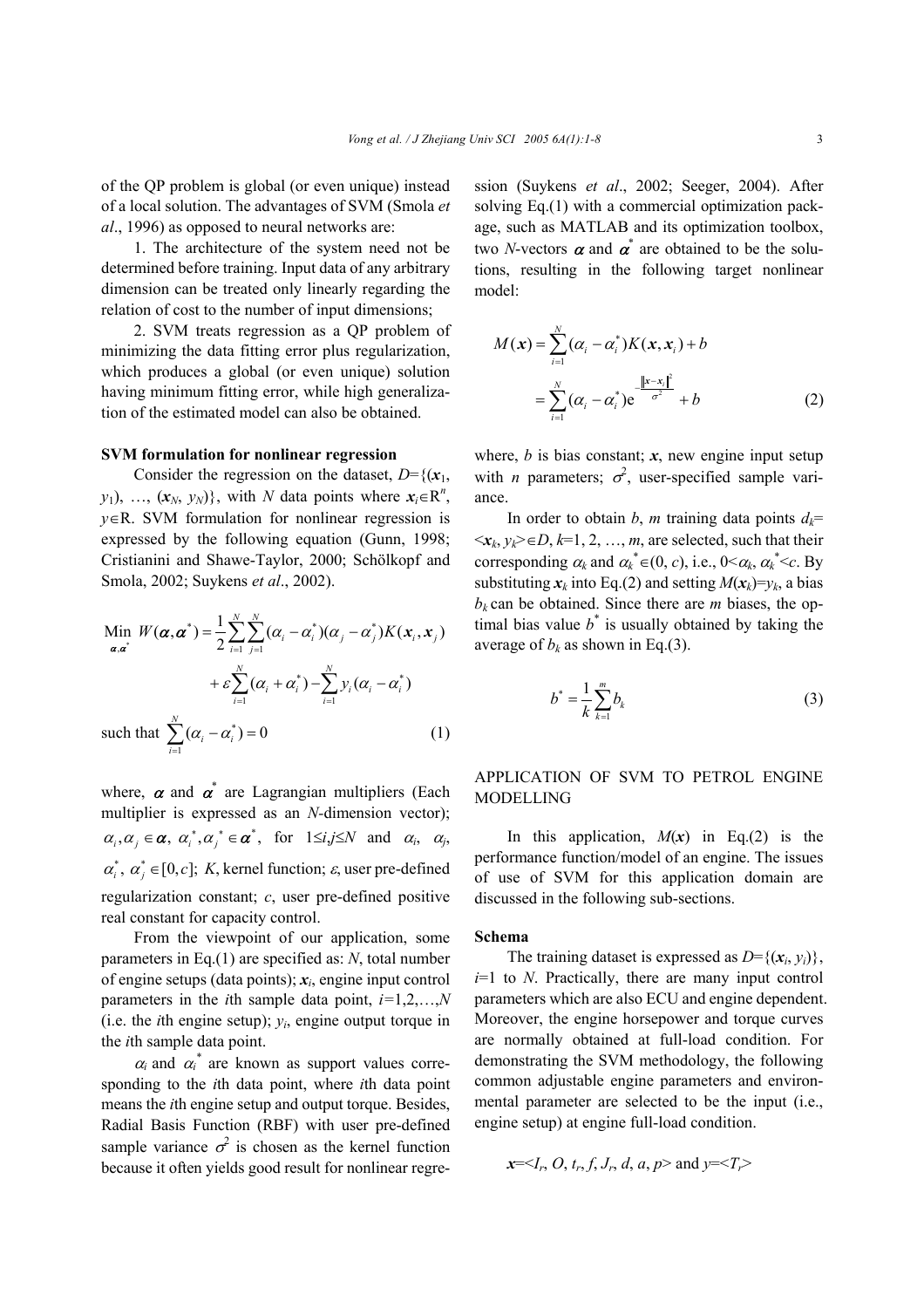where, *r* is engine speed (rpm) and  $r = \{1000, 2000, \dots\}$ 3000, …, 8000}; *Ir*, ignition spark advance at the corresponding engine speed *r* (degree before top dead centre); *O*, overall ignition trim (±degree before top dead centre); *tr*, fuel injection time at the corresponding engine speed *r* (millisecond); *f*, overall fuel trim  $(\pm \%)$ ;  $J_r$ , timing for stopping the fuel injection at the corresponding engine speed *r* (degree before top dead centre); *d*, ignition dwell time at 15 V (millisecond); *a*, air temperature (°C); *p*, fuel pressure (Bar); *Tr*, engine torque at the corresponding engine speed *r* (Nm).

Although the engine speed  $r$  is a continuous variable, in practical ECU setup the engineer normally fills the setup parameters for each category of engine speed in a map format. The map usually divides the speed range discretely at 500 intervals as shown in Fig.1, i.e. *r*={1000, 1500, 2000, 2500, …}. Therefore, it is unnecessary to build a model across all speeds. For this reason, *r* is manually categorized with a specified interval instead of any integer ranging from 0 to 8500. To simplify our description and experiments, the set of engine speeds is adjusted to {1000, 2000, 3000, …, 8000} at interval of 1000, because the other values of *r* also follow exactly the same modelling procedure.

As some data is engine speed dependent, another notation  $D_r$  is used to further specify a dataset containing the data with respect to a specific *r*. For example,  $D_{1000}$  contains the following parameters:  $\leq I_{1000}$ , *O*,  $t_{1000}$ , *f*,  $J_{1000}$ , *d*, *a*, *p*,  $T_{1000}$ , while  $D_{8000}$  contains  $\leq I_{8000}$ , *O*, *t*<sub>8000</sub>, *f*, *J*<sub>8000</sub>, *d*, *a*, *p*, *T*<sub>8000</sub> $>$  (Fig.3).



**Fig.3 Separation of dataset** *D* **into 8 subsets** *Dr* **according to various engine speeds** 

Consequently, *D* is separated into eight subsets namely  $D_{1000}$ ,  $D_{2000}$ , ...,  $D_{8000}$ . An example of the training data (engine setup) for  $D_{1000}$  is shown in Table 1. For every subset *Dr*, it is passed to the SVM regression module, Eq.(1), one by one in order to construct eight torque models  $M_r(x)$  with respect to engine speed *r*, i.e.  $M_r(x) = M_r = \{M_{1000}, M_{2000}, \ldots, M_{N000}\}$  $M<sub>8000</sub>$ .

In this way, the SVM module is run for eight times. At each run, a distinct subset *Dr* is used as training set to estimate its corresponding torque model. An engine torque against engine speed curve is therefore obtained by fitting a curve that passes through all data points generated by  $M_{1000}$ ,  $M_{2000}$ , ..., *M*8000.

**Table 1 Example of training data**  $d_i$  **in dataset**  $D_{1000}$ 

|  |  | $I_{1000}$ O $t_{1000}$ f $J_{1000}$ d a p $T_{1000}$ |  |  |
|--|--|-------------------------------------------------------|--|--|
|  |  | $d_1$ 8 0 7.1 0 385 3 25 2.8 20                       |  |  |
|  |  | $d_2$ 10 2 6.5 0 360 3 25 2.8 11                      |  |  |
|  |  | 나는 아이는 아이가 아이를 만들어 보이는 것이 없었다.                        |  |  |
|  |  | $d_N$ 12 0 7.5 3 360 2.7 30 2.8 12                    |  |  |

## DATA SAMPLING AND IMPLMENTATION

In practical engine setup, the automotive engineer determines an initial setup, which can basically start the engine, and then the engine is fine-tuned by adjusting the parameters about the initial setup values. Therefore, the input parameters are sampled based on the data points about an initial setup supplied by the engine manufacturer. In our experiment, a sample dataset *D* of 200 different engine setups along with performance output was acquired from a Honda B16A DOHC engine controlled by a programmable ECU, MoTeC M4 (Fig.4), running on a chassis dynamometer (Fig.5) at wide open throttle. The performance output is only the engine torque against the engine speeds because the horsepower of an engine is calculated using:

$$
HP = \frac{2\pi \times r \times T}{746 \times 60} \tag{4}
$$

where, *HP* is engine horsepower (Hp); *r*, engine speed (rpm: revolution per minute); *T*, engine torque (Nm).

After collection of sample dataset *D*, for every data subset  $D_r \subset D$ , it is randomly divided into two sets: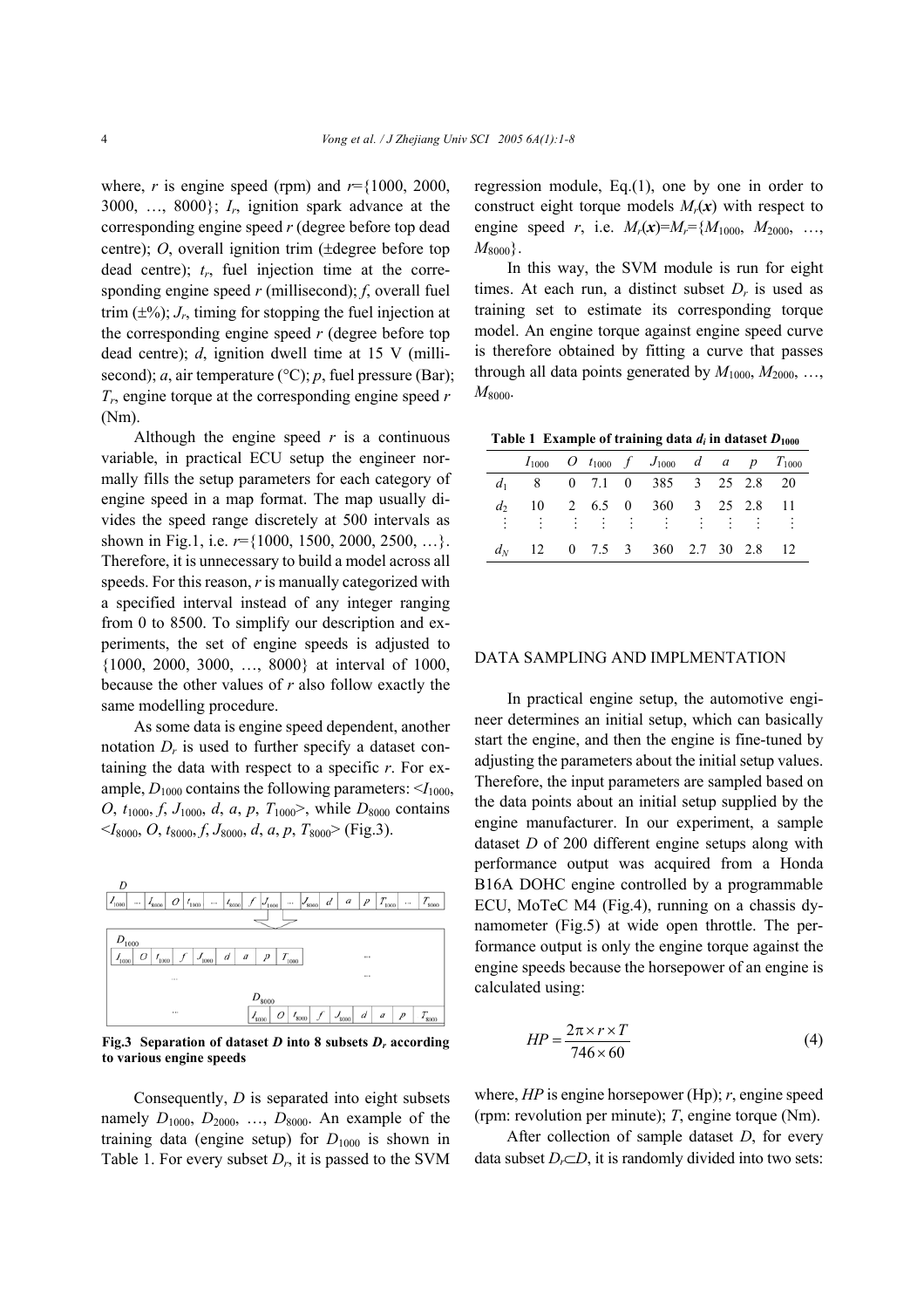

**Fig.4 Adjustment of engine input parameters using MoTeC M4 programmable ECU** 



**Fig.5 Car engine performance data acquisition on a chassis dynamometer** 

*TRAIN<sub>r</sub>* for training and *TEST<sub>r</sub>* for testing, such that *D<sub>r</sub>*=*TRAIN<sub>r</sub>*∪*TEST<sub>r</sub>*, where *TRAIN<sub>r</sub>* contains 80% of  $D_r$  and *TEST<sub>r</sub>* holds the remaining 20% (Fig.6). Then every *TRAIN<sub>r</sub>* is sent to the SVM module for training, which has been implemented using MATLAB 6.5 with its optimization toolbox under MS Windows XP, which is run on a PIII PC with 512 MB RAM. Implementation and other important issues are discussed in the following subsections.

## **Data pre-processing and post-processing**

In order to have a more accurate regression result, the dataset is conventionally normalized before training (Pyle, 1999). This prevents any parameter from dominating the output value. All input and output values must necessarily be normalized within the range [0,1], i.e. unit variance, through the following transformation formula:

$$
v^* = \frac{v - v_{\text{min}}}{v_{\text{max}} - v_{\text{min}}}
$$
(5)

where,  $v_{\text{min}}$  and  $v_{\text{max}}$  are the minimum and maximum domain values of the input or output parameter *v* respectively. For example,  $v \in [8, 39]$ ,  $v_{\text{min}}=8$  and  $v_{\text{max}}$ =39. The limits for each input and output parameter of an engine should be predetermined via a number of experiments or expert knowledge or manufacturer data sheets. As all input values are normalized, the output torque value  $v^*$  produced by the SVM is not the actual value. It must be re-substituted into Eq.(5) in order to obtain the actual output value *v.*



**Fig.6 Further separation of data randomly into training sets (***TRAINr***) and test sets (***TESTr***)** 

#### **Error function**

To verify the accuracy of each model of *Mr*, an error function was established. For a certain model *Mr*, the corresponding validation error is:

$$
E_r = \sqrt{\frac{1}{N} \sum_{i=1}^{N} \left[ \frac{y_i - M_r(\mathbf{x}_i)}{y_i} \right]^2}
$$
(6)

where  $x_i \in \mathbb{R}^n$  is the engine input parameters of *i*th data point in a test set or a validation set;  $d_i = \langle x_i, y_i \rangle$ represents the *i*th data point;  $y_i$  is the true torque value in the data point  $d_i$ ; and  $N$  is the number of data points in the test set or validation set.

The error  $E_r$  is the root-mean-square of the difference between the true torque value  $y_i$  of a test point  $d_i$  and its corresponding estimated torque value  $M_r(x_i)$ . The difference is also divided by the true torque  $v_i$ , so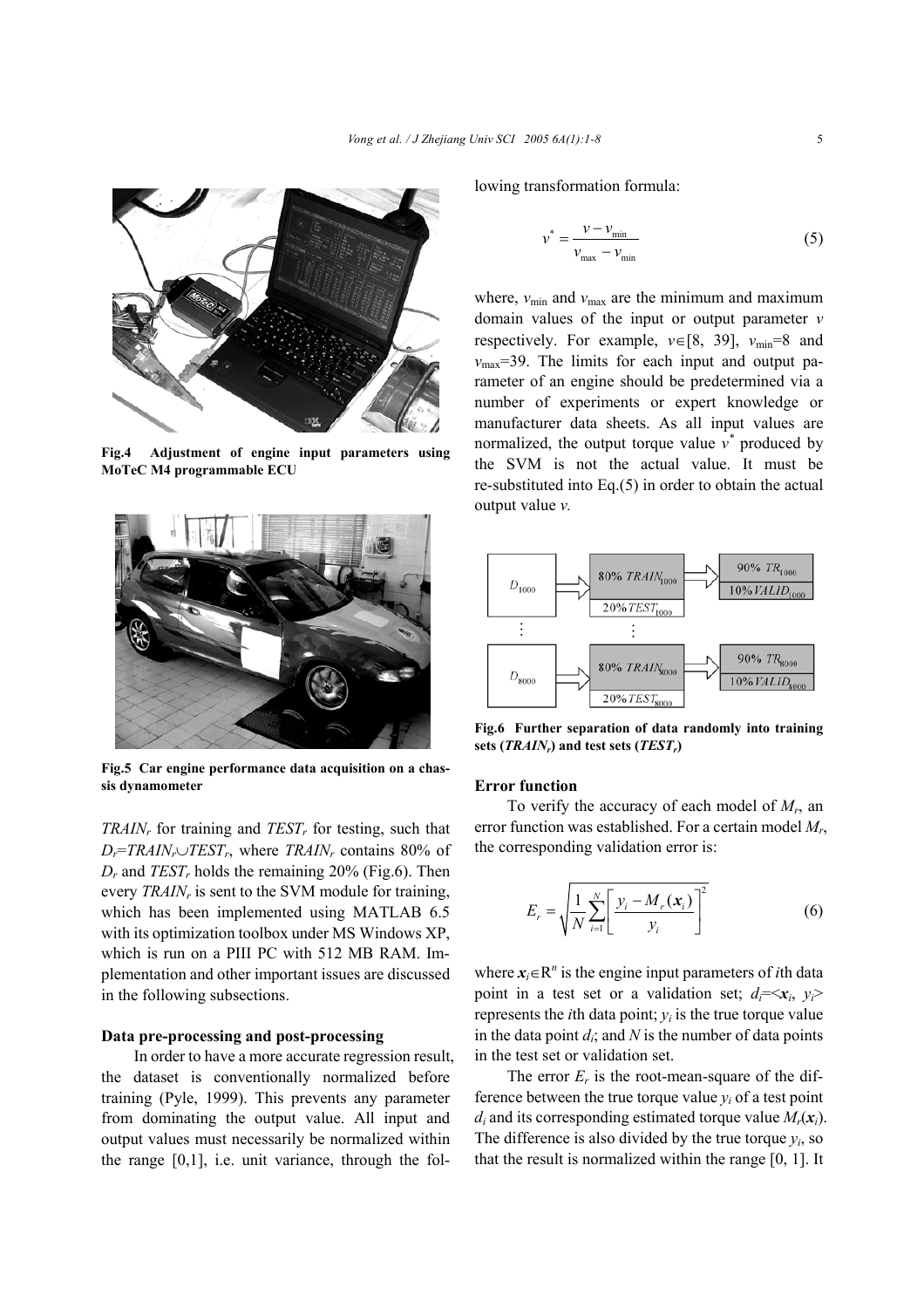can ensure the error  $E_r$  also lies in that range. Hence the accuracy rate for each torque model of  $M_r$  is calculated using the following formula:

$$
Accuracyr = (1 - Er) \times 100\% \tag{7}
$$

#### **Procedures of hyper-parameter values selection**

Eqs.(1) and (2) indicate that the user has to adjust three hyper-parameters  $(\varepsilon, \sigma, c)$ . Without knowing their best values, all torque models cannot perform well. In order to select the best values for these hyper-parameters, 10-fold cross validation is usually applied (Suykens *et al*., 2002).

The 10-fold cross validation means the number of runs is 10 and the training dataset *TRAINr* is further divided into ten parts of data points. In other words, if *TRAIN<sub>r</sub>* has two hundred engine setups, each part contains twenty engine setups.

In each run, one of ten disjoint parts is randomly selected for the purpose of validation. This selected single part is called validation set *VALIDr*. The remaining nine parts form the training set is denoted as *TRr* (Fig.6 and Fig.7). Initially, the values of the hyper-parameters are guessed. With these guessed hyper-parameter values, a torque model is then trained by *TRr*, and its corresponding validation error is measured based on *VALID<sub>r</sub>* as well as the error functions in Eq.(6). This procedure is repeated 10 times, each time using different combinations of *TRr* and *VALIDr.* As a result, ten models are produced under the same set of guessed hyper-parameter values. The generalization of the guessed hyper-parameters is assessed by averaging the squared validation errors over the number of runs.



\* Shadowed part in each run is validation set, while all remaining parts become training dataset



By guessing different combinations of ( $ε$ ,  $σ$ ,  $c$ ), the best combination of guessed values (i.e., the one with the smallest squared validation error) is chosen because they have the best generalization. Using this combination of hyper-parameters, each target torque model *Mr* is retrained using all training data *TRAINr*.

Although 10-fold cross-validation involves 10 different training data and produces 10 different torque models, none of them is the final torque model. The 10 models just have the job of verifying the generalization of hyper-parameters for unseen data. Each torque model is finally produced using the whole training dataset *TRAIN<sub>r</sub>*.

#### **Training**

As described in Section 3, the number of combinations of the hyper-parameters is very huge. This is very time-consuming for determining the best combination of the hyper-parameters. In order to simplify our experiment for the SVM methodology demonstration, we assume  $c = \sigma = 1.0$  which are common choices. Hence the remaining hyper-parameter to be found is  $\varepsilon$  which indicates what the model generalization is. In our case, the value of  $\varepsilon$  is taken from a range of 0.0 to 0.2 with increment 0.01. That means there are totally 20 values  $0.01, 0.02, 0.03, \ldots$ , 0.2. After applying 10-fold cross validation to a training set  $TRAIN<sub>r</sub>$  for 20 times, the  $\varepsilon$  value producing minimum validation error cost for *TRAINr* is chosen to be the best hyper-parameter  $\varepsilon_r^*$ . By repeating this procedure for eight times and all  $\varepsilon_r^*$ values for all *TRAIN<sub>r</sub>* could be determined. Finally, the eight torque models *Mr* are produced using SVM module based on the corresponding training dataset *TRAIN<sub>r</sub>* and the determined hyper-parameter  $\varepsilon_r^*$ . The biases  $b^*$  for different  $M_r$  functions can also be easily calculated using Eq.(3).

# RESULTS

To illustrate the advantage of SVM regression, the results are compared with those obtained from training a multilayer feedforward neural network (MFN) with backpropagation. Since MFN is a well-known universal estimator, the results from MFN can be considered as a standard benchmark.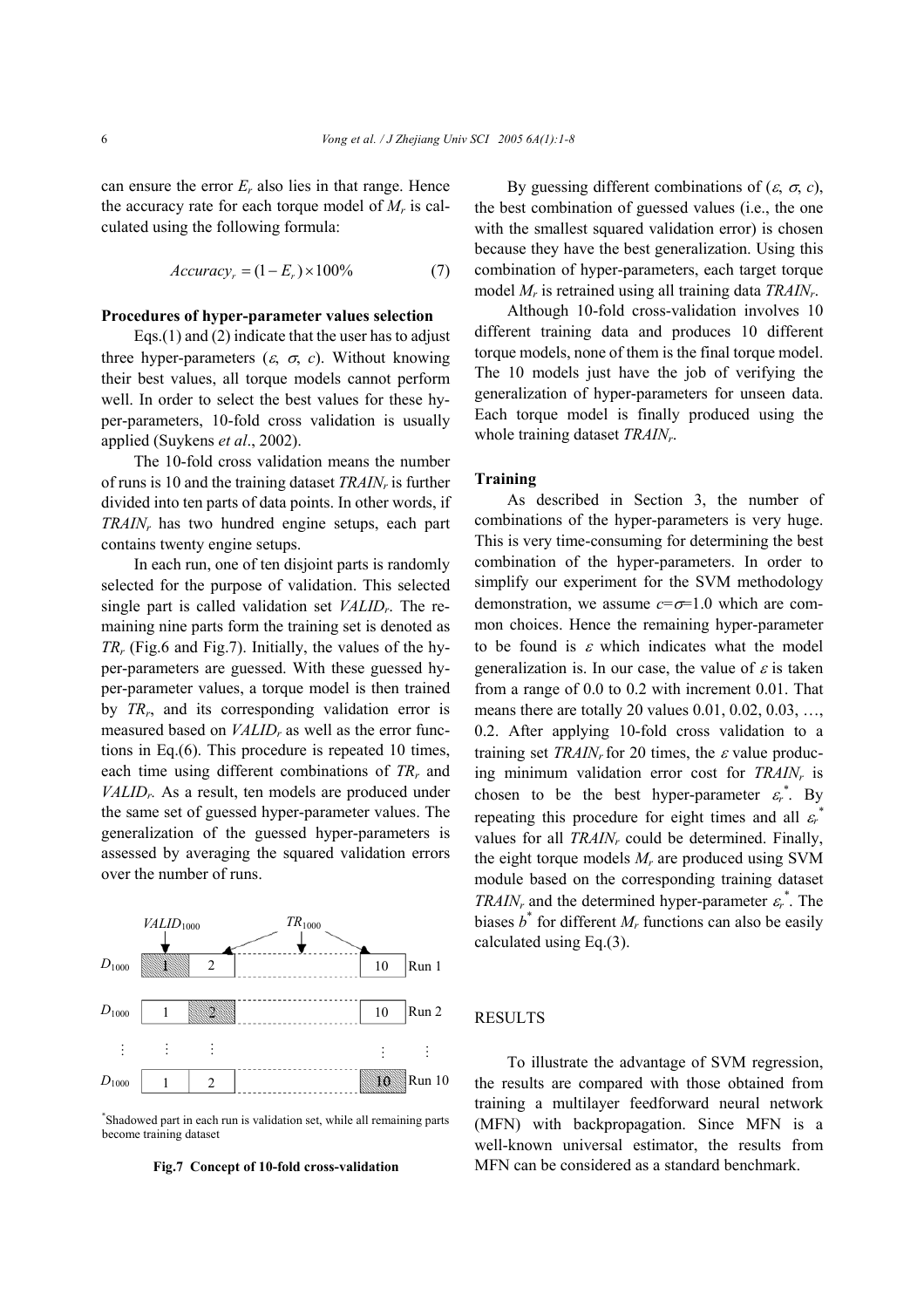## **SVM results**

After obtaining all torque models for an engine, their accuracies are evaluated one by one against their own test sets  $TEST_r$  using Eqs.(6) and (7). According to the accuracy obtained in Table 2, the predicted results are in good agreement with the actual test results under their hyper-parameter <sup>ε</sup>*<sup>r</sup> \** . However, it is believed that the model accuracy could be improved by increasing the number of training data.

**Table 2 Accuracy of different models** *Mr* **and the corresponding hyper-parameter (assuming**  $c = \sigma = 1.0$ **)** 

| Performance | $\varepsilon_r^*$ | $b_r^*$ | Average accuracy       |
|-------------|-------------------|---------|------------------------|
| model $M_r$ |                   |         | with test set $TEST_r$ |
| $M_{1000}$  | 0.08              | 2.3     | 90.2%                  |
| $M_{2000}$  | 0.12              | 1.9     | 90.6%                  |
| $M_{3000}$  | 0.09              | 1.4     | 91.4%                  |
| $M_{4000}$  | 0.08              | 1.3     | 92.3%                  |
| $M_{5000}$  | 0.10              | 0.7     | 87.1%                  |
| $M_{6000}$  | 0.09              | 0.9     | 88.7%                  |
| $M_{7000}$  | 0.13              | 3.0     | 91.2%                  |
| $M_{8000}$  | 0.11              | 1.2     | 90.1%                  |
| Overall     |                   |         | 90.2%                  |

## **MFN results**

Eight neural networks *NET<sub>r</sub>*={*NET*<sub>1000</sub>,  $NET_{2000}$ , ...,  $NET_{8000}$ } with respect to engine speed *r* were built based on the same eight sets of training data *TRAIN<sub>r</sub>*=*TR<sub>r</sub>*∪*VALID<sub>r</sub>*. *TR<sub>r</sub>* was actually used for training the corresponding network  $NET_r$  whereas *VALID<sub>r</sub>* was used as validation set for early stopping of trainings so as to provide better network generalization.

Every neural network consists of 8 input neurons (the parameters of an engine setup at a certain engine speed *r*), one output neuron (the output torque value *T<sub>r</sub>*), and 50 hidden neurons which were just guesses. Normally, 50 hidden neurons can provide enough capability to approximate a highly nonlinear function. The activation function used inside the hidden neurons was Tan-Sigmoid Transfer function while a purely linear filter was employed for the output neuron (Fig.8).

The training method employed standard backpropagation algorithm (i.e., gradient descent towards the negative direction of the gradient) so that the results of MFN can be considered as a standard. The learning rate of weight update was set to be 0.05. Each network was trained for 300 epochs. The training results of all *NET<sub>r</sub>* are shown in Table 3. The same test sets  $TEST_r$  were also chosen so that the accuracy of the models built by SVM and MFN could be compared reasonably. The average accuracy of each *NETr* shown in Table 3 was calculated using Eqs.(6) and (7).



**Fig.8 Architecture (layer diagram) of every MFN**

**Table 3 Training errors and average accuracy of the eight neural networks** 

| Neural network<br>$NET_r$ | Training error<br>(minimum<br>square error) | Average accuracy<br>with test set $TEST_r$ |
|---------------------------|---------------------------------------------|--------------------------------------------|
| $NET_{1000}$              | 0.01%                                       | 86.1%                                      |
| $NET_{2000}$              | $0.07\%$                                    | 87.9%                                      |
| NET <sub>3000</sub>       | 0.01%                                       | 85.5%                                      |
| NET <sub>4000</sub>       | $0.04\%$                                    | 86.3%                                      |
| NET <sub>5000</sub>       | 0.12%                                       | 84.2%                                      |
| $NET_{6000}$              | 0.23%                                       | 82.9%                                      |
| NET <sub>7000</sub>       | $0.32\%$                                    | 80.4%                                      |
| NET <sub>8000</sub>       | 0.31%                                       | 83.8%                                      |
| Overall                   |                                             | 84.64%                                     |

#### **Discussion of results**

Tables 2 and 3 show that SVM outperforms MFN about 5.56% in overall accuracy under the same test sets *TESTr*. In addition, the issues of hyper-parameters and training time were also compared. In SVM, three hyper-parameters  $(\varepsilon, \sigma, c)$  were required for user estimation. They can be guessed using 10-fold cross-validation. In MFN, learning rate and number of hidden neurons are required to be supplied from the users. Surely, these parameters can also be solved by 10-fold cross-validation. However, SVM could often produce better generalization accuracy for unseen examples than MFN as illustrated in Tables 2 and 3.

Another issue is about the time required for training. With the use of an 800 MHz Pentium III PC with 512 MB RAM, SVM takes about 30 min for